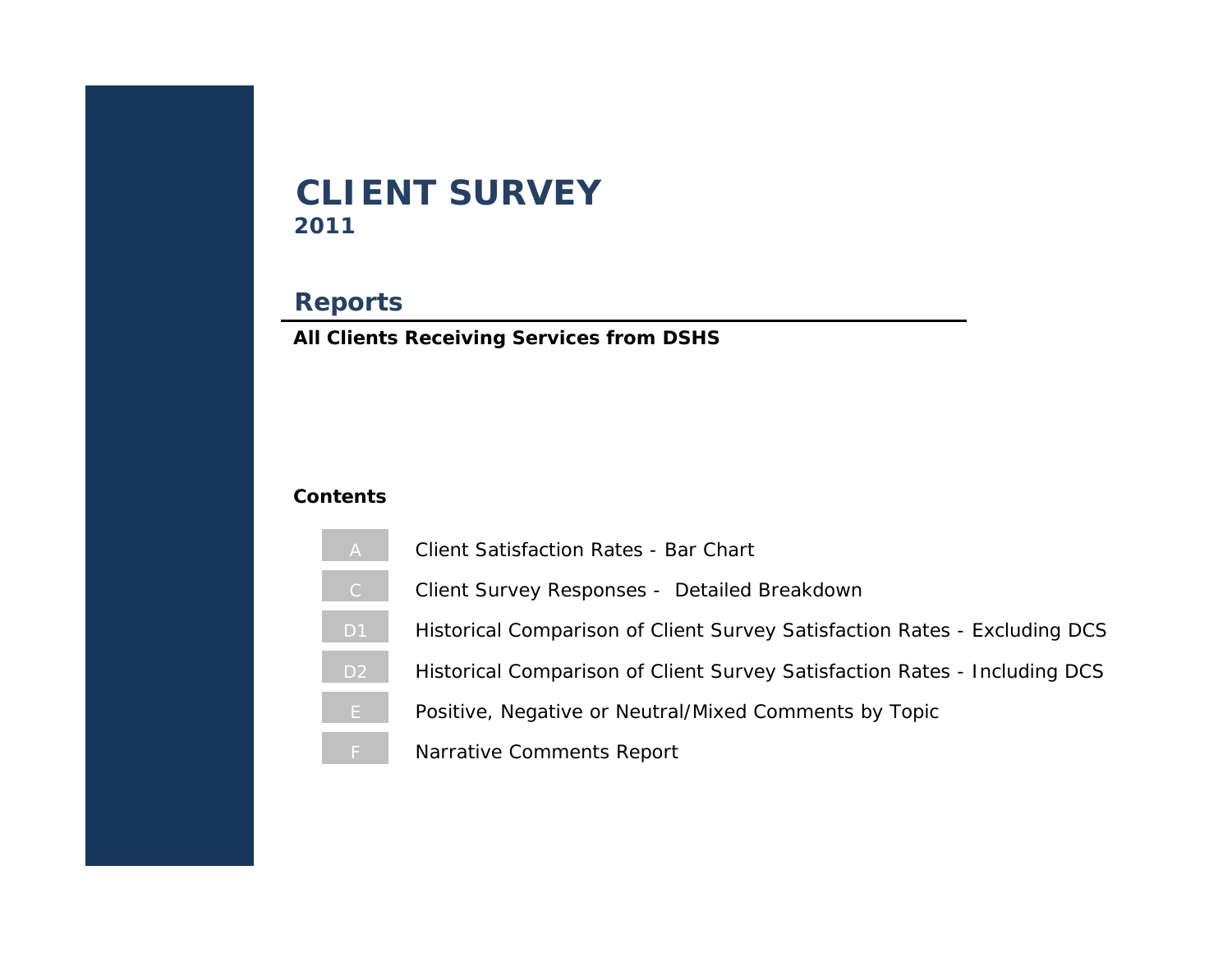## DSHS • Weighted Data













## **QUALITY AND HELPFULNESS**

- Overall, do DSHS programs help you and your family?
- Thinking of all the programs together, has DSHS done good work?
	- Does your DSHS program do good work?
	- Are you satisfied with DSHS program services?

#### **DSHS STAFF**

- Do DSHS staff treat you with courtesy and respect?
	- Do staff listen to what you have to say?
		- Do staff understand your needs?

#### **ACCESS AND PROCESSES**

- Are DSHS program offices open at times that are good for you? Is it easy to get to the DSHS program office? Is it easy to get services from the DSHS program? Did you get services as quickly as you needed?
- When you call DSHS, is it easy to get a live person when you need to? Do DSHS staff return your calls within 24 hours?
	-

#### **INFORMATION**

- Do you know what program services there are for you and your family?
	- Did program staff explain things clearly?
	- Was it easy to get the information you needed about services?

#### **CLIENT INVOLVEMENT**

- Did you have a say in what kind of services you get?
- Did you help make plans and set goals about services?

#### **COORDINATION**

- Does DSHS make sure all your services work well together?
- Do the staff from your different DSHS programs work together as a team to try to help you get the services you need?

\*Percentage shown is the percent who answered "yes" or "strong yes." Data are weighted.

<span id="page-1-0"></span>**2011**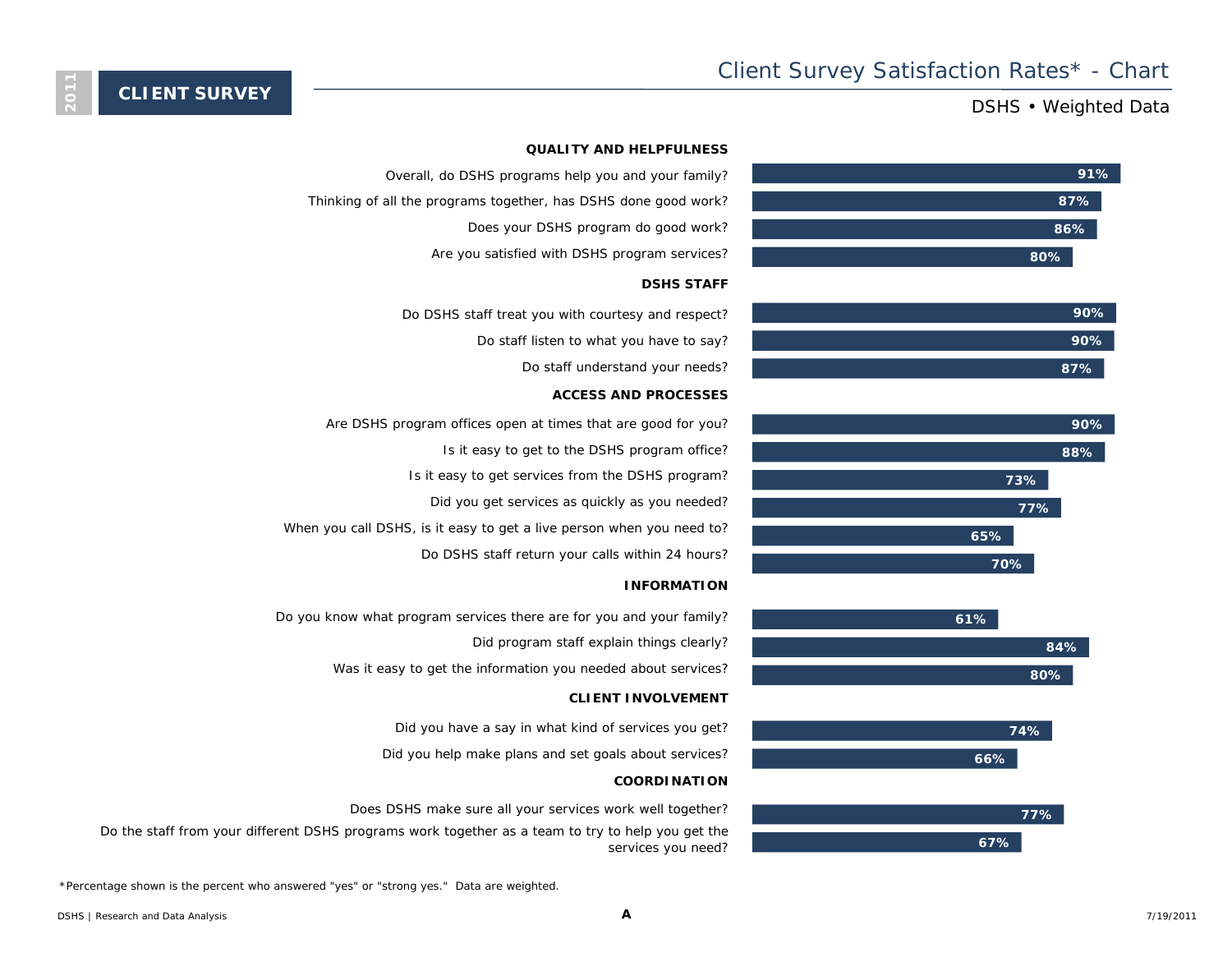<span id="page-2-0"></span>**2011**

|                                                                                                                         | <b>Strong NO</b> | no  | neutral | yes | <b>Strong YES</b> |
|-------------------------------------------------------------------------------------------------------------------------|------------------|-----|---------|-----|-------------------|
| <b>QUALITY AND HELPFULNESS</b>                                                                                          |                  |     |         |     |                   |
| Overall, do DSHS programs help you and your family?                                                                     | 1%               | 3%  | 5%      | 69% | 22%               |
| Thinking of all the programs together, has DSHS done good work?                                                         | 0%               | 2%  | 11%     | 77% | 10%               |
| Does your DSHS program do good work?                                                                                    | 1%               | 3%  | 11%     | 76% | 9%                |
| Are you satisfied with DSHS program services?                                                                           | 2%               | 8%  | 11%     | 68% | 12%               |
| <b>DSHS STAFF</b>                                                                                                       |                  |     |         |     |                   |
| Do DSHS staff treat you with courtesy and respect?                                                                      | 1%               | 2%  | 7%      | 73% | 17%               |
| Do staff listen to what you have to say?                                                                                | 1%               | 2%  | 7%      | 80% | 10%               |
| Do staff understand your needs?                                                                                         | 0%               | 3%  | 9%      | 77% | 10%               |
| <b>ACCESS AND PROCESSES</b>                                                                                             |                  |     |         |     |                   |
| Are DSHS program offices open at times that are good for you?                                                           | 0%               | 5%  | 5%      | 80% | 10%               |
| Is it easy to get to the DSHS program office?                                                                           | 3%               | 7%  | 3%      | 74% | 13%               |
| Is it easy to get services from the DSHS program?                                                                       | 2%               | 10% | 14%     | 66% | 8%                |
| Did you get services as quickly as you needed?                                                                          | 2%               | 10% | 12%     | 71% | 6%                |
| When you call DSHS, is it easy to get a live person when you need to?                                                   | 7%               | 15% | 14%     | 59% | 6%                |
| Do DSHS staff return your calls within 24 hours?                                                                        | 3%               | 14% | 13%     | 63% | 7%                |
| <b>INFORMATION</b>                                                                                                      |                  |     |         |     |                   |
| Do you know what program services there are for you and your family?                                                    | 0%               | 26% | 13%     | 58% | 3%                |
| Did program staff explain things clearly?                                                                               | 1%               | 6%  | 9%      | 74% | 10%               |
| Was it easy to get the information you needed about services?                                                           | 1%               | 9%  | 10%     | 74% | 6%                |
| <b>CLIENT INVOLVEMENT</b>                                                                                               |                  |     |         |     |                   |
| Did you have a say in what kind of services you get?                                                                    | 0%               | 14% | 11%     | 66% | 8%                |
| Did you help make plans and set goals about services?                                                                   | 0%               | 23% | 11%     | 60% | 5%                |
| <b>COORDINATION</b>                                                                                                     |                  |     |         |     |                   |
| Does DSHS make sure all your services work well together?                                                               | 1%               | 6%  | 16%     | 74% | 3%                |
| Do the staff from your different DSHS programs work together as a team to try to help you get the<br>services you need? | 2%               | 17% | 15%     | 63% | 4%                |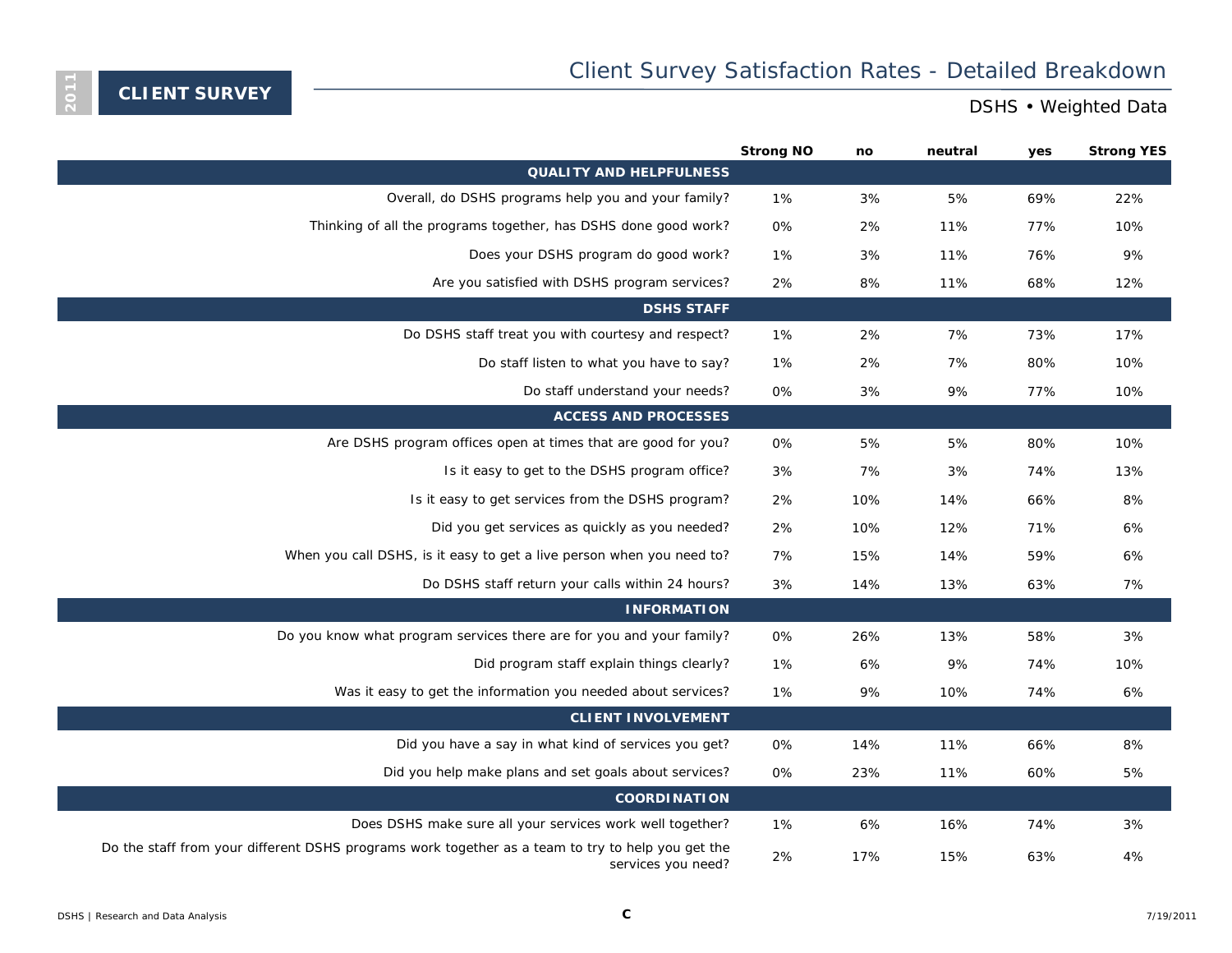## Client Survey Satisfaction Rates - Historical Comparison - Excluding DCS

**CLIENT SURVEY**

<span id="page-3-0"></span>**2011**

|                                                                                                                         | 2001 | 2002 | 2003 | 2005 | 2007 | 2009 | 2011 | Change<br>$01 - 11$ | Change<br>$09 - 11$ |
|-------------------------------------------------------------------------------------------------------------------------|------|------|------|------|------|------|------|---------------------|---------------------|
| <b>QUALITY AND HELPFULNESS</b>                                                                                          |      |      |      |      |      |      |      |                     |                     |
| Overall, do DSHS programs help you and your family?                                                                     | 89%  | 94%  | 93%  | 94%  | 94%  | 94%  | 94%  | $6\%$ *             | 1%                  |
| Thinking of all the programs together, has DSHS done good work?                                                         | 79%  | 88%  | 89%  | 86%  | 90%  | 87%  | 88%  | $9\% *$             | 0%                  |
| Does your DSHS program do good work?                                                                                    | 77%  | 87%  | 89%  | 86%  | 88%  | 89%  | 86%  | $9\% *$             | $-2%$               |
| Are you satisfied with DSHS program services?                                                                           | 73%  | 80%  | 82%  | 81%  | 81%  | 82%  | 81%  | $8\%$ *             | $-1%$               |
| <b>DSHS STAFF</b>                                                                                                       |      |      |      |      |      |      |      |                     |                     |
| Do DSHS staff treat you with courtesy and respect?                                                                      | 84%  | 89%  | 86%  | 88%  | 90%  | 89%  | 91%  | $7\%$ *             | 2%                  |
| Do staff listen to what you have to say?                                                                                | 81%  | 88%  | 86%  | 87%  | 91%  | 90%  | 90%  | $10\%$ *            | 0%                  |
| Do staff understand your needs?                                                                                         | 79%  | 84%  | 84%  | 85%  | 87%  | 87%  | 88%  | $9\% *$             | 1%                  |
| <b>ACCESS AND PROCESSES</b>                                                                                             |      |      |      |      |      |      |      |                     |                     |
| Are DSHS program offices open at times that are good for you?                                                           | 81%  | 88%  | 92%  | 90%  | 91%  | 91%  | 92%  | 11% *               | 1%                  |
| Is it easy to get to the DSHS program office?                                                                           | 83%  | 88%  | 88%  | 88%  | 89%  | 87%  | 89%  | $6\%$ *             | 2%                  |
| Is it easy to get services from the DSHS program?                                                                       | 63%  | 69%  | 72%  | 72%  | 76%  | 77%  | 75%  | $11\%$ *            | $-3%$               |
| Did you get services as quickly as you needed?                                                                          | 67%  | 77%  | 78%  | 80%  | 81%  | 77%  | 78%  | 10% *               | 1%                  |
| When you call DSHS, is it easy to get a live person when you need to?                                                   | N/A  | N/A  | N/A  | N/A  | 69%  | 73%  | 64%  | N/A                 | $-9\%$ *            |
| Do DSHS staff return your calls within 24 hours?                                                                        | 64%  | 70%  | 71%  | 72%  | 70%  | 73%  | 68%  | 4%                  | $-5%$               |
| <b>INFORMATION</b>                                                                                                      |      |      |      |      |      |      |      |                     |                     |
| Do you know what program services there are for you and your family?                                                    | 76%  | 78%  | 73%  | 77%  | 70%  | 66%  | 61%  | $-14\%$ *           | $-5%$               |
| Did program staff explain things clearly?                                                                               | 79%  | 83%  | 82%  | 83%  | 87%  | 88%  | 84%  | 5%                  | $-4%$               |
| Was it easy to get the information you needed about services? **                                                        | 74%  | 79%  | 79%  | 75%  | 80%  | 84%  | 81%  | 8% $*$              | $-2%$               |
| <b>CLIENT INVOLVEMENT</b>                                                                                               |      |      |      |      |      |      |      |                     |                     |
| Did you have a say in what kind of services you get? **                                                                 | 72%  | 78%  | 74%  | 74%  | 69%  | 75%  | 75%  | 3%                  | 0%                  |
| Did you help make plans and set goals about services? **                                                                | 71%  | 77%  | 80%  | 70%  | 61%  | 70%  | 66%  | $-5%$               | $-4%$               |
| <b>COORDINATION</b>                                                                                                     |      |      |      |      |      |      |      |                     |                     |
| Does DSHS make sure all your services work well together?                                                               | 65%  | 69%  | 81%  | 71%  | 75%  | 76%  | 79%  | $13\%$ *            | 3%                  |
| Do the staff from your different DSHS programs work together as a team to try to<br>help you get the services you need? | N/A  | N/A  | N/A  | N/A  | 63%  | 73%  | 69%  | N/A                 | $-4%$               |

\* Change between years is statistically significant at the .05 level.

\*\*Question wording changed in 2009 to make questions easier to understand. **Example 2009** to make questions easier to understand.

NOTE: Question format changed between the 2005 and 2007 surveys which may affect comparisons to previous years. The match of the comparisons to previous years. Percentage shown is the percent who answered "yes" or "strong yes." Data are weighted.

0-50%

DSHS • Weighted Data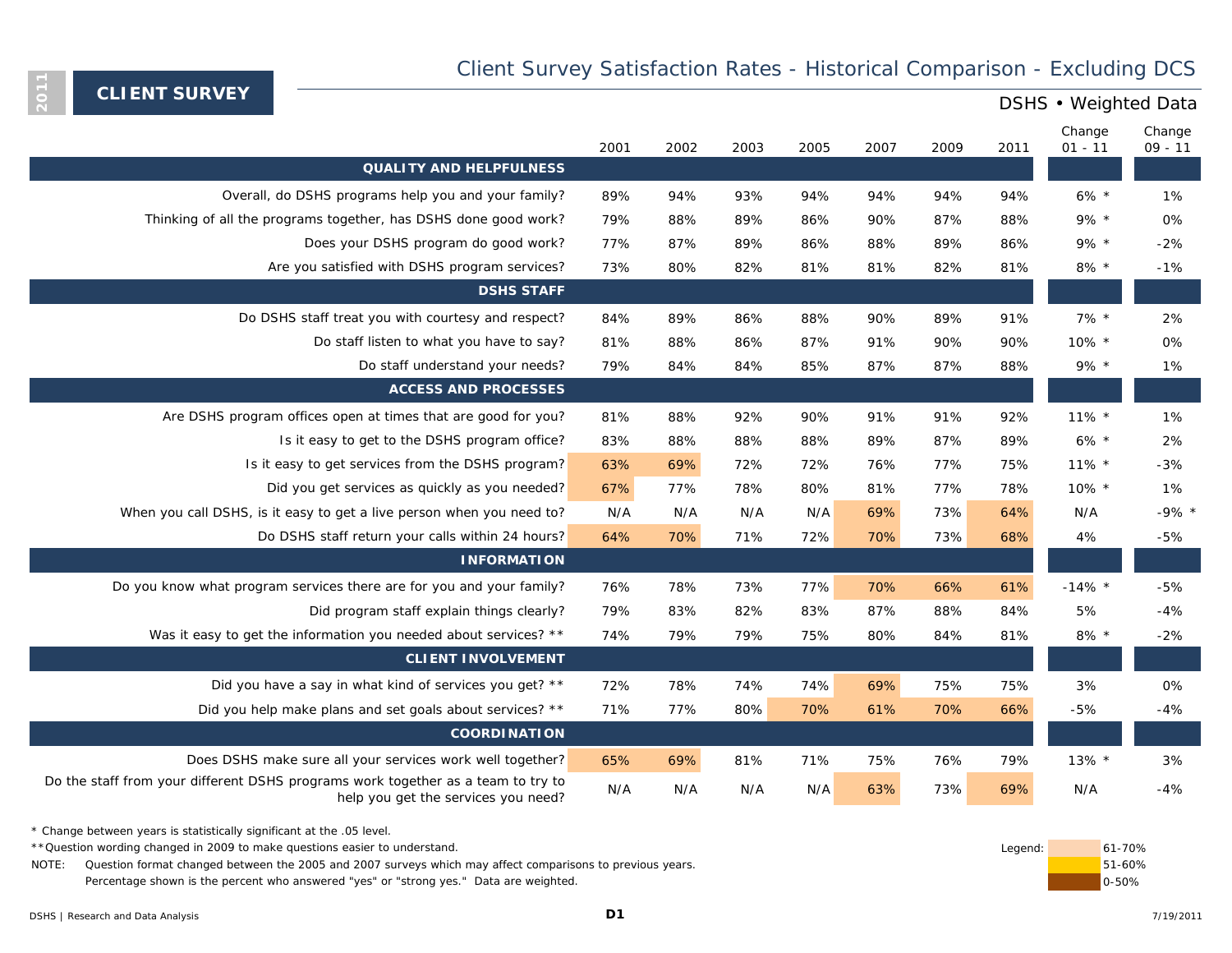<span id="page-4-0"></span>**2011**

## DSHS • Weighted Data

|                                                                                                                            | 2005 | 2007 | 2009 | 2011 | Change<br>$05 - 11$ | Change<br>$09 - 11$ |
|----------------------------------------------------------------------------------------------------------------------------|------|------|------|------|---------------------|---------------------|
| <b>QUALITY AND HELPFULNESS</b>                                                                                             |      |      |      |      |                     |                     |
| Overall, do DSHS programs help you and your family?                                                                        | 91%  | 90%  | 89%  | 91%  | 0%                  | $3\%$ *             |
| Thinking of all the programs together, has DSHS done good work?                                                            | 86%  | 90%  | 84%  | 87%  | 1%                  | 3%                  |
| Does your DSHS program do good work?                                                                                       | 86%  | 88%  | 85%  | 86%  | 0%                  | 1%                  |
| Are you satisfied with DSHS program services?                                                                              | 80%  | 79%  | 78%  | 80%  | $-1%$               | 2%                  |
| <b>DSHS STAFF</b>                                                                                                          |      |      |      |      |                     |                     |
| Do DSHS staff treat you with courtesy and respect?                                                                         | 88%  | 89%  | 89%  | 90%  | 3%                  | 2%                  |
| Do staff listen to what you have to say?                                                                                   | 87%  | 89%  | 88%  | 90%  | 3%                  | 2%                  |
| Do staff understand your needs?                                                                                            | 85%  | 87%  | 87%  | 87%  | 2%                  | 1%                  |
| <b>ACCESS AND PROCESSES</b>                                                                                                |      |      |      |      |                     |                     |
| Are DSHS program offices open at times that are good for you?                                                              | 89%  | 87%  | 89%  | 90%  | 1%                  | 1%                  |
| Is it easy to get to the DSHS program office?                                                                              | 87%  | 87%  | 84%  | 88%  | 1%                  | 3%                  |
| Is it easy to get services from the DSHS program?                                                                          | 71%  | 73%  | 73%  | 73%  | 2%                  | 0%                  |
| Did you get services as quickly as you needed?                                                                             | 79%  | 80%  | 74%  | 77%  | $-2%$               | 3%                  |
| When you call DSHS, is it easy to get a live person when you need to?                                                      | N/A  | 67%  | 69%  | 65%  | N/A                 | -5%                 |
| Do DSHS staff return your calls within 24 hours?                                                                           | 71%  | 70%  | 72%  | 70%  | $-1%$               | $-2%$               |
| <b>INFORMATION</b>                                                                                                         |      |      |      |      |                     |                     |
| Do you know what program services there are for you and your family?                                                       | 78%  | 71%  | 64%  | 61%  | $-16\%$ *           | $-3%$               |
| Did program staff explain things clearly?                                                                                  | 82%  | 85%  | 85%  | 84%  | 1%                  | $-1%$               |
| Was it easy to get the information you needed about services? **                                                           | 75%  | 79%  | 82%  | 80%  | $5\% *$             | $-2%$               |
| <b>CLIENT INVOLVEMENT</b>                                                                                                  |      |      |      |      |                     |                     |
| Did you have a say in what kind of services you get? **                                                                    | 74%  | 70%  | 75%  | 74%  | 0%                  | $-1%$               |
| Did you help make plans and set goals about services? **                                                                   | 70%  | 61%  | 70%  | 66%  | $-5%$               | $-4%$               |
| <b>COORDINATION</b>                                                                                                        |      |      |      |      |                     |                     |
| Does DSHS make sure all your services work well together? **                                                               | 73%  | 77%  | 76%  | 77%  | 4%                  | 1%                  |
| Do the staff from your different DSHS programs work together as a team to try to help you get the<br>services you need? ** | N/A  | 66%  | 74%  | 67%  | N/A                 | $-7%$               |

\* Change between years is statistically significant at the .05 level.

\*\*Question wording changed in 2009 to make questions easier to understand. Legend: 61-70% and 101-70% and 101-70% and 101-70% and 101-70% and 101-70% and 101-70% and 101-70% and 101-70% and 101-70% and 101-70% and 101-70%

NOTE: Question format changed between the 2005 and 2007 surveys which may affect comparisons to previous years. 
<br>
NOTE: Question format changed between the 2005 and 2007 surveys which may affect comparisons to previous ye

Percentage shown is the percent who answered "yes" or "strong yes." Data are weighted. DCS Custodial clients were added to the survey in 2005. DCS Non-Custodial clients were added in 2007.

| gend: | $61 - 70%$ |
|-------|------------|
|       | $51 - 60%$ |
|       | $0 - 50%$  |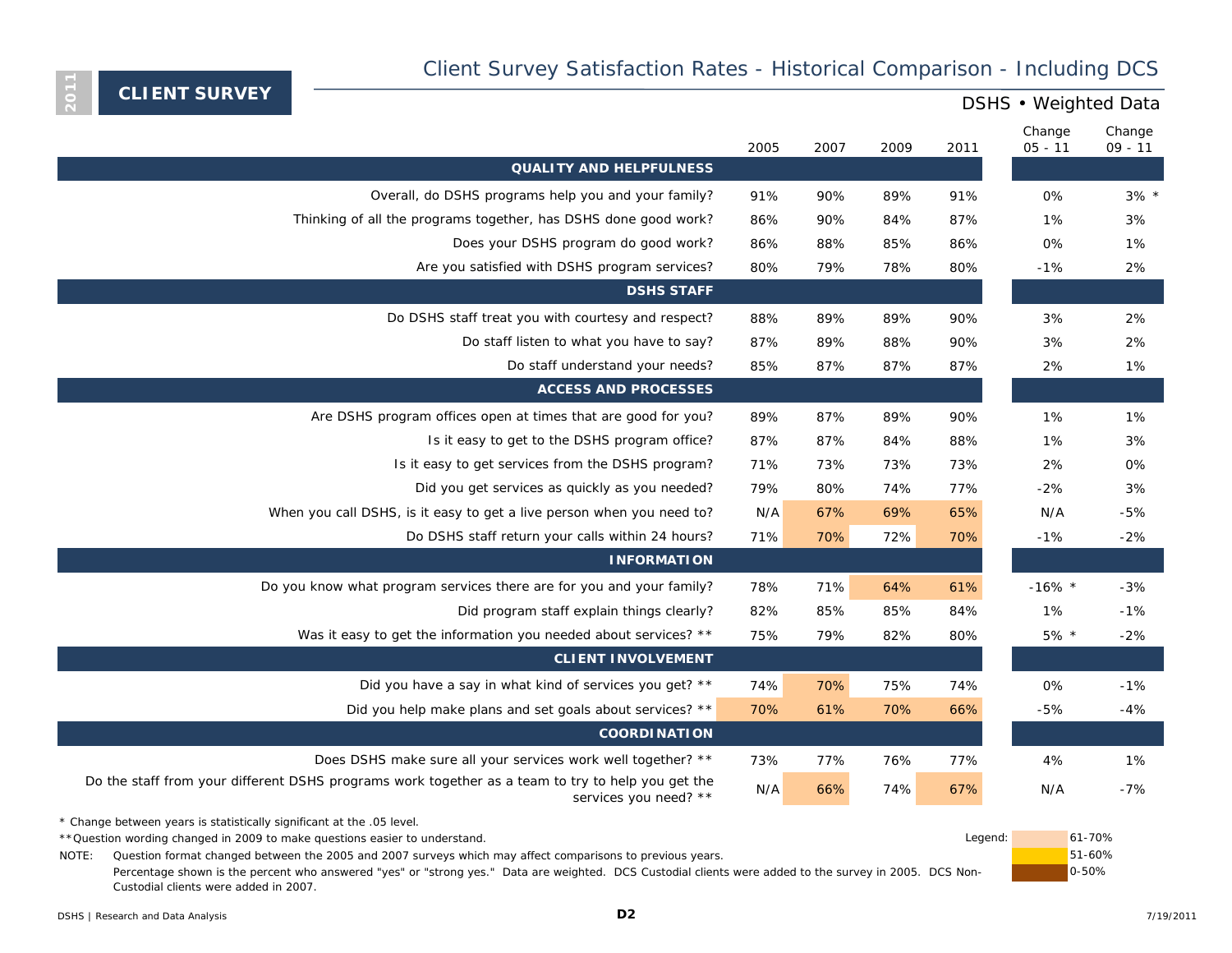<span id="page-5-0"></span>**2011**

### All Clients Receiving Services from DSHS